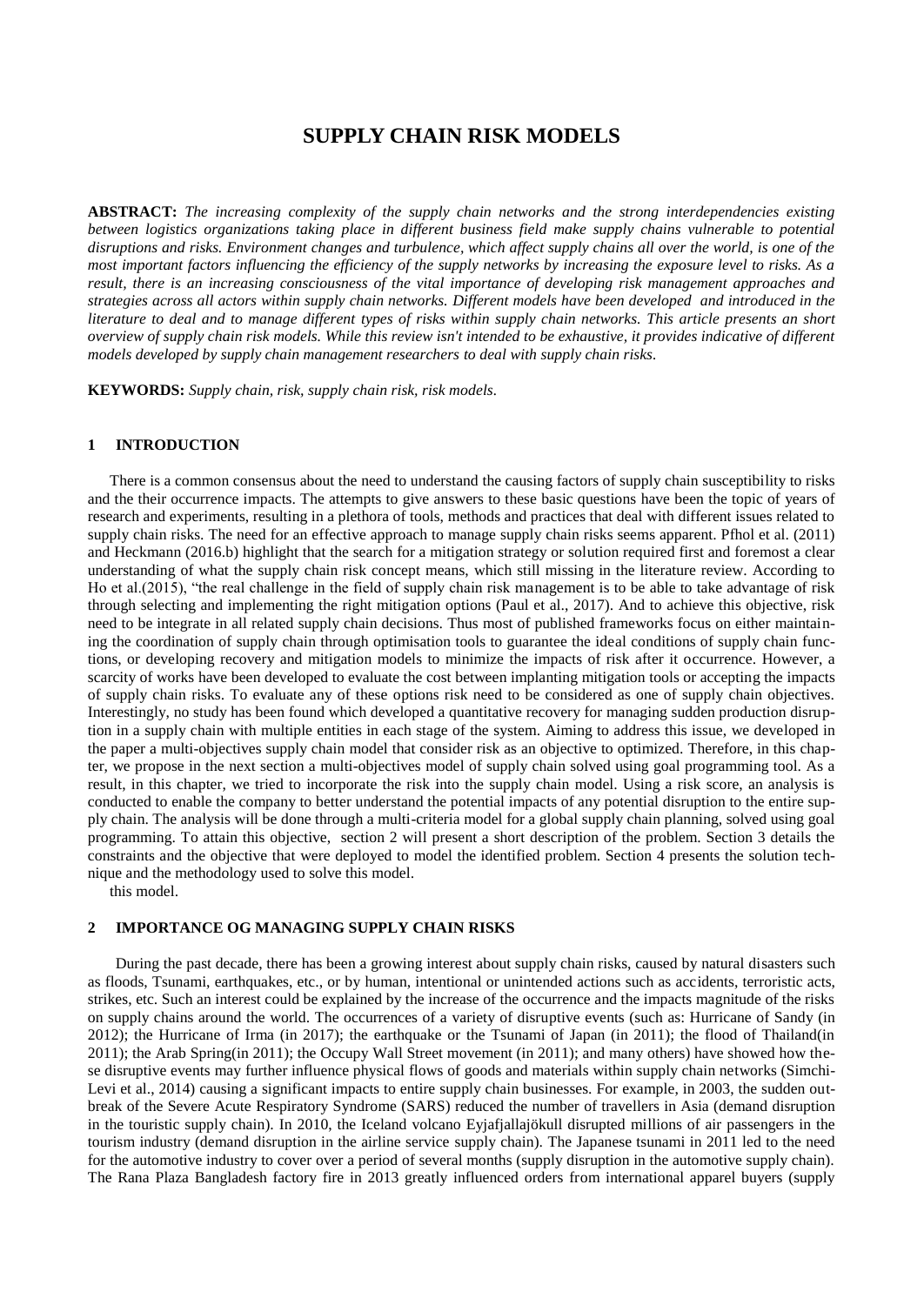disruption in the apparel supply chain). All the above real cases show that disruptions may affect the end to end of the supply chains (Stauffer, 2003).

According to the empirical studies by Hendricks and Singhal (2005), supply chain risks could not only significantly and negatively affect firms' shareholder value but they could lead to supply chains insolvency if they weren't able to recover quickly from these risks or disruptions. Thus, every enterprise recognises nowadays the need to define, to avoid or even to mitigate the possible damage of these risks if they occurred within the supply chain networks. However, it's widely recognized that supply chains are becoming more global. They link different international actors using multi-modal transportation network from all over the world. Although that some supply chain networks have implemented different risk management tools and protocols, recent disruptive events have highlighted that risks can exceed the control of one supply chain, to impact the entire network in which supply chain operate. As a result, firms are increasingly recognising for the common need for managing the supply chain risk. Managers start acknowledging that the application of the cost reduction trends to their supply chain operations could increase the exposure level to risks. And this could threaten their performance if not their continuity in the market: "Today, it is critical that enterprises, in addressing emerging supply chain risks, move from being reactionary to being proactive and resilient, knowing that at some point, somehow, and perhaps frequently, your business will be impacted by a supply chain disruption of one form or another." Therefore, developing methods to reach the highest level of efficiency achievement is not the only concern of supply chain managers today, since these methods have started to increase the exposure level to risks. Managers, nowadays, are seeking to achieve a trade-off between increasing profit, eliminating waste and costs and the costs of disruptive risks. Indeed, Zsidisin et al (2004) underline the importance of supply chain risk management and the need to be integrated into the strategic decisions and practices of supply chains. It is imperative not only to identify the overall supply chain costs (arising from supplier, production, inventory, etc.) but also the value of risks when these risks become reality. Thus, it is important to develop an efficient management method with innovative models for identifying, managing, and controlling supply chains in the presence of disruptions. Identifying disruptions means that the firms detect supply chain changes in a certain time period. Managing disruptions refers to the design and the selection of a predesigned solution for reducing disruption effects in a supply chain.

## **3 SATE OF ART ON SUPPLY CHAIN RISK MODELS**

Today's supply chain managers are faced with an increasing challenging task of managing risk in their supply chains. As Hammant and Braithwaith (2004, p. 1) put it: "With supply chain networks becoming ever more global and complex, risk and contingency planning is not simple." When enjoying the benefits of focusing on their core competencies by outsourcing and adopting new business models such as Just-In-Time (JIT) manufacturing, Lean practices, products variants, etc., firms also expose themselves to uncertain events, generally called "risks." To firms, risks in supply chains arise not only from their business partners such as suppliers, but also from customers, internal operations, new technologies, political issues, natural disasters, etc. Some risks can be reduced or even eliminated, but others are hard to control. How to successfully manage the risks in supply chains has become more and more critical to firms. Although a lot of firms have already realized the importance of supply chain risks, few are well prepared because of the complexity of the risk issues in supply chains and the lack of good techniques. A study completed by FM Global indicated that more than one-third of the financial executives and risk managers surveyed do not feel that they are adequately prepared for disruptions to their business. The 2003 Protecting Value showed 34% of respondents rated the extent of their preparation for disruptions to their major source of revenue as fair or poor (Bradford 2003; Attai, 2003; Bilsel, 2009; Bowersox et al., 2002; Chopra & Sodhi, 2004; Cohen & Lee, 1989; Handfield & McCormack, 2008; Kleindorfer & Saad, 2005; Manuj & Mentzer, 2008; Monczka et al., 2011; Portillo, 2009; Yang, 2007; Vidal and Goetschalckx, 1997). Introduction to risk into supply chain models is related to supply and demand fluctuations and uncertainty, delay in scheduling (Hoppe et al.1989). For example, Disney and Towill (2002) develop a linear classical control inventory to analyze the effect of inventory disruption on the selection of inventory policies. Villegas and Smith (2006) follow this line of research and extended it to encompass the fluctuation of demand. Lin et al (2014) focus on the reliability of supply chain under production capacity fluctuations. Ivanov et al (2013) used a multi-structural supply chain models to design production - distribution network with supply disruption. Sawik (2015) develops a robust stochastic programming model under facility and capacity disruption. Other models can be found on all decision making (selection, planning, transportation, etc) to protect supply chain from a particular type of disruption. Ivanov et al (2016), Dolgui et al. (2015), Hamdi et al. (2015), Sawik (2015) and Govindan (2017) present an interesting overview on supply chain models including risk analysis. The review results several frameworks have been published to consider risk in the supply chain models. A sample of different frameworks of supply chain models comprising risk and disruption analysis is presented and categorized in table V.1.

| Ref              | <b>Objective</b>                                            | Method                                   | Types of risks   |
|------------------|-------------------------------------------------------------|------------------------------------------|------------------|
| Weiss and Rosen- | $\vert$ To integrate the disruption in the EOO <sup>1</sup> | Stochastic economic order quantity (EOO) | Disruption risks |
| thal (1992)      | inventory model                                             | model                                    |                  |

 $1$  EOQ (Economic order quantity)

-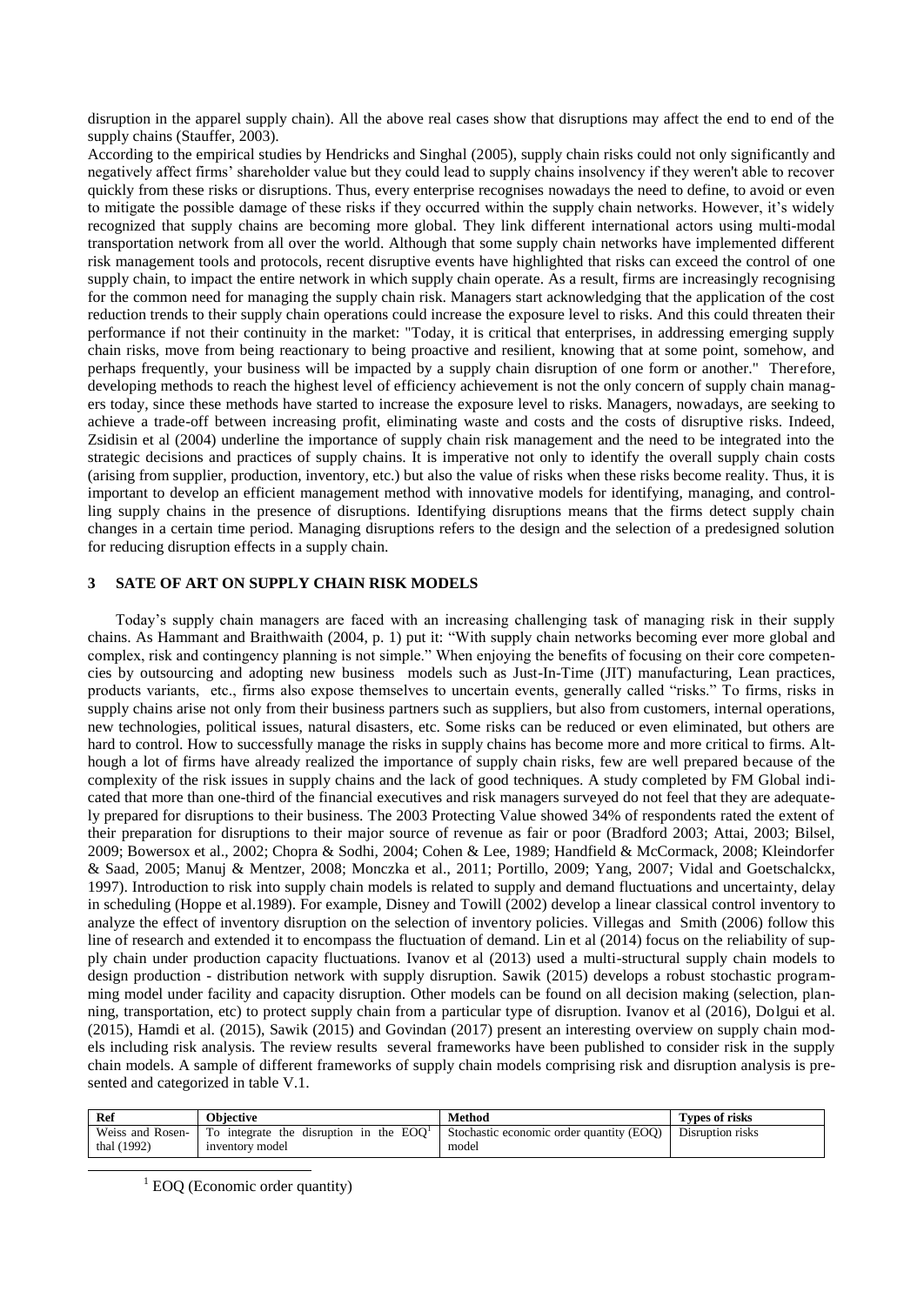| Lin (2001)                                           | To determine the production quantity of                                                                                                                                                 | Deterministic bipartie graph of simplified                                     | Supply disruption                                                         |
|------------------------------------------------------|-----------------------------------------------------------------------------------------------------------------------------------------------------------------------------------------|--------------------------------------------------------------------------------|---------------------------------------------------------------------------|
|                                                      | particular product for a random demand                                                                                                                                                  | sc that consists of plants and retailers,<br>solved by a heuristic scheme      |                                                                           |
| Babich<br>al.<br>et<br>(2004)                        | Determine optimal timing for supplier pay-<br>ments and optimal wholesale price                                                                                                         | A game theoretic model                                                         | Supply<br>disruption<br>and<br>incorporated demand un-<br>certainty       |
| <b>Babich</b> (2005)                                 | Theory of financial options                                                                                                                                                             | Defer ordering decisions                                                       | Uncertainty<br>(Bernoulli<br>theory)                                      |
| Chopra<br>et<br>al.<br>(2005)                        | Analyse the quantity to order                                                                                                                                                           | Stochastic economic order quantity (EOQ)<br>model                              | Supply risk and supply<br>disruption risk                                 |
| Snyder<br>and<br>Daskin (2005.a)                     | Select facility location                                                                                                                                                                | Multi-objective mixed integer program<br>solved the model through a lagrangian | Disruption risks                                                          |
|                                                      |                                                                                                                                                                                         | relaxation<br>algorithm                                                        |                                                                           |
| Snyder<br>and<br>Daskin (2005.b)                     | To find an optimal SC design with assign-<br>ments of customers to locations with the<br>objective to minimize total SC costs                                                           | Mixed-integer programming                                                      | Disruption                                                                |
| Hopp<br>and<br>Yin<br>(2006)                         | Analyzed effects of protection policies to<br>mitigate disruption risks for service supply<br>chain                                                                                     | Nonlinear mixed integer programming                                            | Supply disruption                                                         |
| Snyder and Shen<br>(2006a)                           | To determine optimal the optimal order<br>quantity                                                                                                                                      | Simulation                                                                     | Demand uncertainty and<br>supply risk                                     |
| Tomlin (2006)                                        | Supplier selection                                                                                                                                                                      | Stochastic optimization                                                        | Supply disruption                                                         |
| Wu et al (2006)                                      | Risk classification                                                                                                                                                                     | $AHP + linear programming$                                                     | Supply chain risk                                                         |
| Xiao<br>and<br>Yu<br>(2006)                          | Profit maximization and revenue maximiza-<br>tion                                                                                                                                       | Game theory approach                                                           | The effect of supply dis-<br>ruption<br>on<br>retailers in a supply chain |
| Azaron et al.<br>(2008)                              | To develop a multi-objective stochastic<br>programming approach for supply chain<br>design under uncertainty.                                                                           |                                                                                |                                                                           |
| Qi, L., Shen, Z. J.<br>M., & Snyder, L.<br>V. (2010) | Determines the locations of retailers and the<br>assignments of customers to retailers in<br>order to minimize the expected costs of<br>location, transportation, and inventor          | A nonlinear integer programming mode                                           | supply disruptions                                                        |
| Lim et al. $(2010)$                                  | To improve SC design decision under the<br>disruption                                                                                                                                   | Mixed-integer programming                                                      | Supplier destroy                                                          |
| Iakovou<br>et<br>al.<br>(2010)                       | To capture the trade-off between inventory<br>policies and disruption risks                                                                                                             | Single period stochastic inventory model                                       | Unreliable supply ynder<br>capacity variation                             |
| Vahdani<br>et<br>al.<br>(2011)                       | To calculate the completion time of SC<br>operation in the presence of risks                                                                                                            | Fuzzy theory                                                                   | Disruption                                                                |
| Chou et al. (2011)                                   | Ro determine systems reliability achieving a<br>given deterministic demand                                                                                                              | Algorithm without a profit/cost function                                       | Node failure                                                              |
| Z.,<br>&<br>Atan,<br>Snyder,<br>L.<br>V<br>(2012)    | Find optimal management of inventory<br>systems subject to supply disruptions                                                                                                           | Economic order quantity (eoq) model                                            | Supply disruptions                                                        |
| Losada<br>al.<br>et<br>(2012)                        | Protecting an incapacitated median type<br>facility network against worst-case losses,<br>To evaluate the facility recovery time under<br>different disruption                          | <b>Bi-level MIP</b>                                                            | Multiple disruption                                                       |
| Costantino<br>et al<br>(2012)                        | To develop an hierarchical supply chain<br>dsign and planning to improve SC agility in<br>terms of reconfigurations to meet certain<br>performance level,                               | Diagraph modelling and integer LP                                              | Disruption risks                                                          |
| Schmit and Singh<br>(2012)                           | To estimate and to quantify the disruption of<br>risk at production and supply capacities in a<br>multi echelon supply chain                                                            | Discrete event simulation                                                      | Disruption risks                                                          |
| Cavalho<br>al.<br>et<br>(2012)                       | To analyze the impacts of transportation<br>disruption on lead time and overall costs in<br>automotive SC                                                                               | Arena based simulation                                                         | Transportation disruption                                                 |
| Rafiei<br>al.<br>et<br>(2013)                        | Test different response plans (back-ordering,<br>available machine capacity and labour levels<br>for each source, transportation capacity)                                              | Genetic algorithm                                                              | Disruption facility                                                       |
| Choi (2013)                                          | Model to SC risk analysis in retail industry                                                                                                                                            | Mean-risk model                                                                |                                                                           |
| Markmann et al,<br>(2013)                            | S to gauge to what degree the Delphi tech-<br>nique can support and improve risk analysis.                                                                                              | Delphi techniques                                                              | Man-made risks                                                            |
| Sawik (2013)                                         | Supplier selection order allocation and cus-<br>tomer order scheduling                                                                                                                  | Stochastic programming                                                         | Disruption risks                                                          |
| Hishamuddin<br>et<br>al. (2013)                      | Develop a recovery model for a two echelon<br>serial SC with disruption consideration to<br>determine the optimal ordering and produc-<br>tion quantities during the recovery period to |                                                                                | Transportation disruption                                                 |
|                                                      | minimize total risks                                                                                                                                                                    |                                                                                |                                                                           |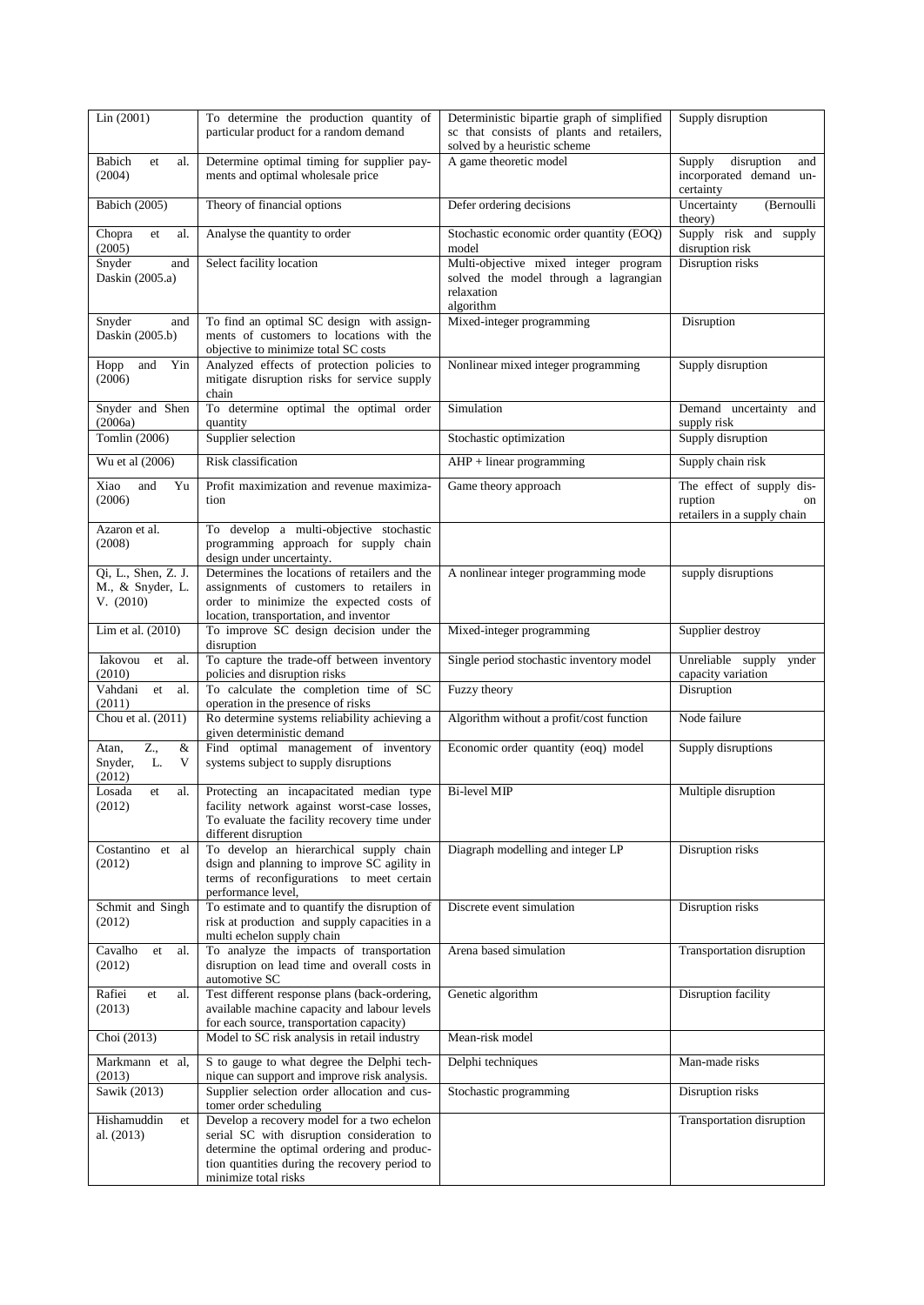| Gedik<br>et<br>al.<br>(2014)                         | Assess impacts of disruptions in terms of<br>transportation and delay costs                                                                                                                                                | Two-stage mip model.                                                                                                        |                                           |
|------------------------------------------------------|----------------------------------------------------------------------------------------------------------------------------------------------------------------------------------------------------------------------------|-----------------------------------------------------------------------------------------------------------------------------|-------------------------------------------|
| Madadi<br>al.<br>et<br>(2014)                        | Supply chain design                                                                                                                                                                                                        | Mixed integer stochastic model solved by<br>met heuristic algorithm                                                         | Supply disruption                         |
| Xu et al (2014)                                      | To study supply disruption and recovery<br>policies at the SC service                                                                                                                                                      | Multi agent theory (any logic software)                                                                                     | Supply disruption                         |
| Paul et al.(2014)                                    | To analyze the impacts of series of disrup-<br>tions and to develop an optimal recovery<br>policies                                                                                                                        | Two-stage production-inventory model                                                                                        | <b>Disruptions</b>                        |
| Käki, A., Salo, A.,<br>Talluri,<br>&<br>S.<br>(2014) | Develop a methodology for analyzing risks<br>caused by supplier disruption                                                                                                                                                 | Probabilistic risk assessment $(pra) + com$<br>plex engineering system                                                      | supplier disruption                       |
| Torabi<br>et.<br>al<br>(2014)                        | Supplier selection and allocation problem                                                                                                                                                                                  | Bi-objective mixed two stage stochastic<br>model                                                                            | Operational and disruption<br>risk        |
| Gupta et al (2014)                                   | To analyze the implications of the contingent<br>sourcing strategy under the supply disruption                                                                                                                             | Game theory approach                                                                                                        | Supply disruption                         |
| Levi et al $(2015)$                                  | To develop a new model to analyze opera-<br>tional - disruptions risk                                                                                                                                                      |                                                                                                                             | Operational - disruptions<br>risk         |
| Nooraie & Parast<br>(2015)                           | To develop a multi-objective decision mod-<br>el to evaluate the interactions and dynamics<br>among SCV and SCR as well as supply<br>chain cost for new products with probabilis-<br>tic demand.                           | NP-hard mode solved by an heuristic<br>algorithm and expected value method                                                  | Demand and supply risks                   |
| Sawick (2015)                                        | To select suppliers and to schedule the pro-<br>duction and distribution in a multi-echelon<br>supply chain subject to local and regional<br>disruption risks                                                              | Bi-objective stochastic mixed integer<br>programming                                                                        | Disruption risk                           |
| Torabi<br>et<br>al.<br>(2015)                        | Supplier selection and order allocation<br>problem                                                                                                                                                                         | Bi-objective mixed two-stage stochastic<br>programming model                                                                | operational and disruption<br>risks       |
| Simchi-Levi<br>et<br>al.(2016)                       | To analyze the Risk Exposure Index<br>(REI) and to measure supply chain resiliency<br>by analyzing the Worst-case C-VAR<br>(WCVAR) of total lost sales under disrup-<br>tions.                                             | A Bi objective model                                                                                                        |                                           |
| Ivanov<br>al.<br>et<br>(2016)                        | Propose a new approach with an explicit<br>connection of performance impact assess-<br>ment and supply chain plan reconfiguration<br>issues with consideration of the duration of<br>disruptions and the costs of recovery | A stochastic mixed integer programming                                                                                      | Disruption risks                          |
| Sawick (2016)                                        | To optimize lower tail performances in sup-<br>ply chain risk management                                                                                                                                                   | A stochastic mixed integer programming                                                                                      | Disruption risk measured<br>cvar          |
| Ransikarbum and<br>Mason $(2016)$                    | To investigate strategic supply distribution<br>and early-stage network restoration deci-<br>sions.                                                                                                                        | programming-based multiple-<br>Goal<br>objective integrated response and recovery<br>model                                  | Supply<br>risk (probability<br>theory)    |
| Sawik (2017)                                         | To study the integrated decision making to<br>simultaneously select suppliers of parts and<br>schedule production and delivery of finished<br>products to customers in a supply chain<br>under risks                       | A bi-objective stochastic mixed integer<br>programming approach (minimization of<br>cost and maximization of service level) | Supply<br>(probability<br>risk<br>theory) |
| Paul<br>et<br>al.<br>(2017.b)                        | To minimize the total production costs under<br>the transportation disruption                                                                                                                                              | Stochastic economic order quantity (EOQ)<br>model                                                                           | Transportation risks                      |

Table1 : Supply chain models considering risk analysis

As it can be seen from Table 1, several models developed to manage supply chain including risk analysis. These models can be classified into:

 $\triangleright$  Basing on the modelling approach: two main categories can be distinguished: the first one is the deterministic approach and the second one is the stochastic approach. The main difference between these approaches relies on the type of input and output for each approach. For the first one, the output is the determined by the parameter values under initial predefined conditions. Where, in the second one, a random variables are deployed to model the uncertainty about model inputs and outputs (Lee 2014).

- Basing on objective: two main classes can be found: The single, the bi-objective and the multi-objective.<br>Basing on decision variables.
- $\triangleright$  Basing on decision variables.<br> $\triangleright$  Types and the emplacement of
- Types and the emplacement of risk considered in the model

However, few consider risk as a decision variable. Most of the developed models are oriented towards cost reduction, profit maximization or customer satisfaction.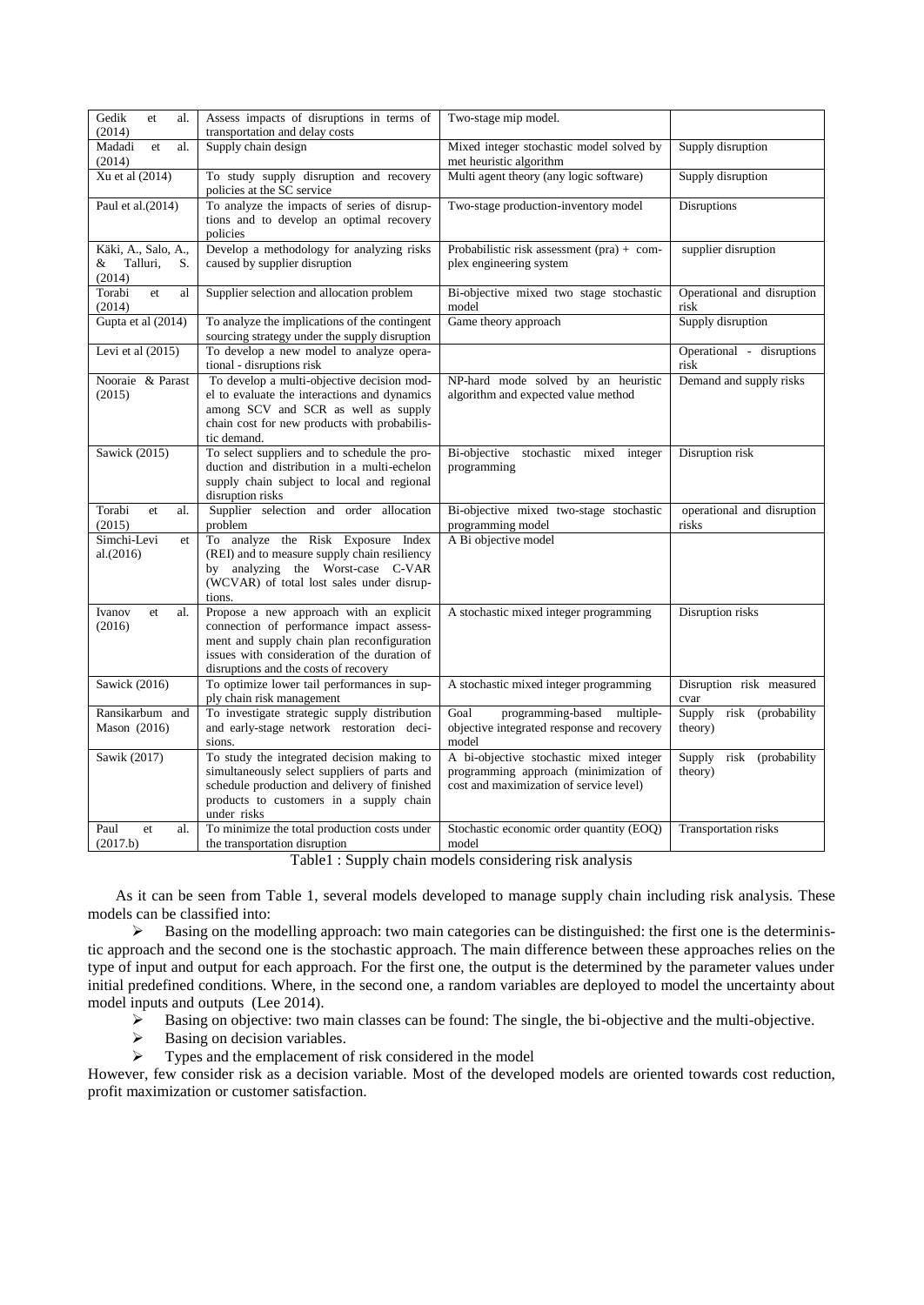

Figure 1 Classification results of supply chain models incorporating risk analysis<sup>2</sup>

However, with the increasing number of risk events, it becomes critical that enterprises, to move from being reactionary to being proactive and resilient. Knowing that at some point, somehow, and perhaps frequently, your business will be impacted by a supply chain disruption of one form or another."(Paul et al., 2017b) Therefore, developing methods to reach the highest level of efficiency achievement is not the only concern of supply chain managers today, since these methods have started to increase the exposure level to risks. Managers, nowadays, are seeking to achieve a tradeoff between increasing profit, eliminating waste and costs and the costs of disruptive risks. Indeed, Zsidisin et al (2004) underline the importance of supply chain risk management and the need to be integrated into the strategic decisions and practices of supply chains. It is imperative not only to identify the overall supply chain costs (arising from supplier, production, inventory, etc.) but also the value of risks when these risks become reality. Thus, it is important to develop an efficient supply chain models to consider risk concept.

Basing on the results found in Table 1, there are some models that consider risk in their mathematical functions. However, considering risk as a cost variance does not give the overall picture of the supply chain risk impact on supply chain continuity and performance. Therefore, it is necessary to introduce a new objective function to clearly capture the risk notion. This will be implies adopting the approach of multi-objective, as cost and risk are considered as a conflict criteria. However, it is a difficult and challenging task.

## **4 CONCLUSION**

In the above sections, we have concisely examined SCRM papers published within the last period. In summary, table 1 provides the essential characteristics of the papers reviewed in this article. In particular, we highlight the specific areas, objective functions, risk placement and types associated with the papers. A closer examination of reviewed papers reveal that the most of developed models focus only on minimizing cost and maximizing profit as well as net present value and risk is either consider as a constraint to avoid or a parameter to minimise to reach the desired objective. We observed that stochastic models dominated the deterministic approaches where risk and uncertainty are considered as synonyms. This is in conflict with the tendency research in supply chain risk definition and conceptualisation.

#### **REFERENCES**

1

Yoon, J., Talluri, S., Yildiz, H., & Ho, W. (2017). Models for supplier selection and risk mitigation: a holistic approach. International Journal of Production Research, 1-26.

Fang, C., Liao, X., & Xie, M. (2016). A hybrid risks-informed approach for the selection of supplier portfolio. International Journal of Production Research, 54(7), 2019-2034.

 $2$  The data used in this figure are extracted from the framework of Lahmar et al.2016, Ho et al. (2015) Govindan et al. (2017) and Ghamari and Irohora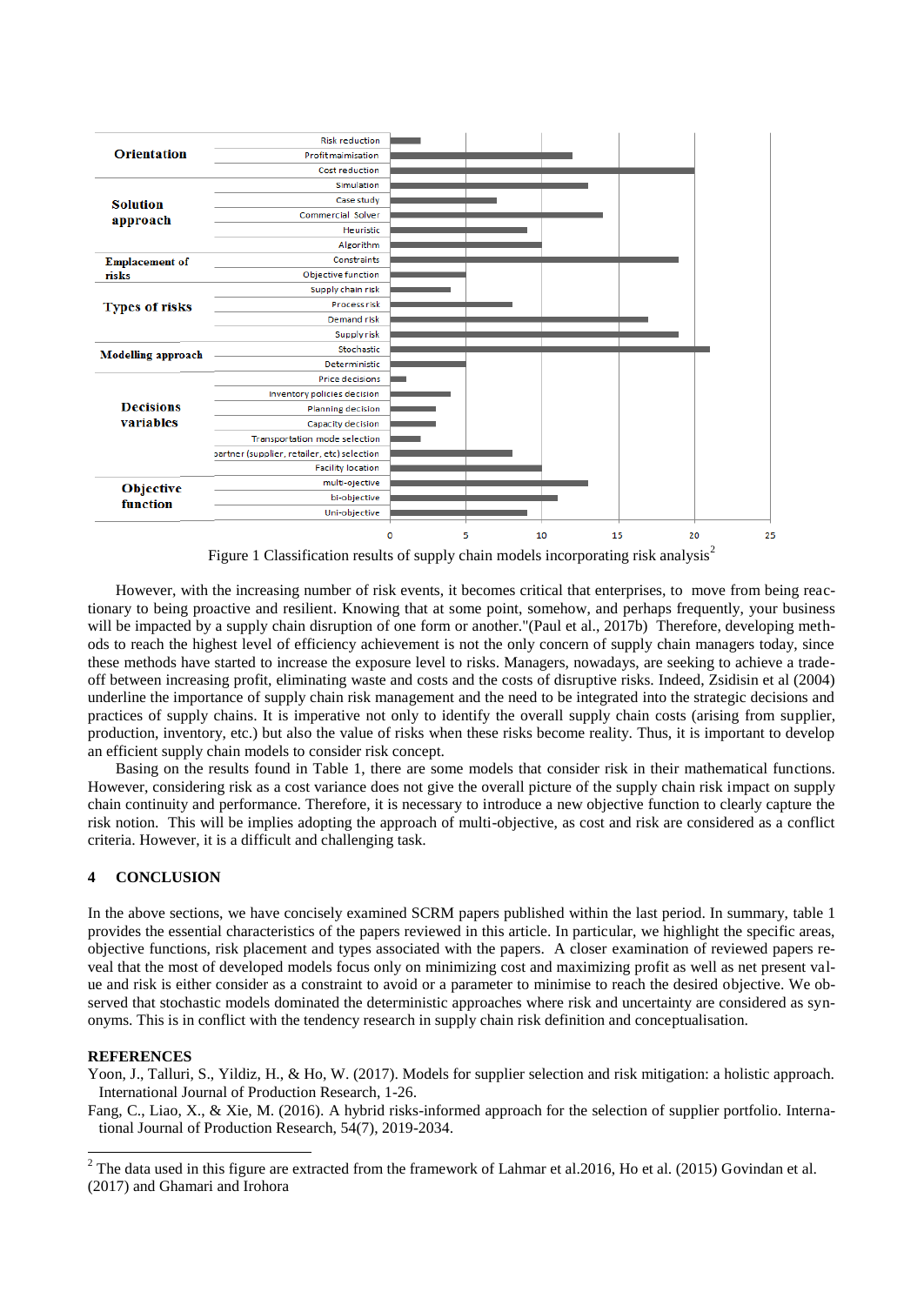- A Azadeh, N. Atrchin, V. Salehi, H. Shojaei (2014) "Modelling and improvement of supply chain with imprecise transportation delays and resilience factors" In. International Journal of Logistics Research and Applications, 17 (4) (2014), pp. 269-282.
- Abdo, H., and Flaus, J. M. (2016). Monte Carlo simulation to solve fuzzy dynamic fault tree. IFAC-PapersOnLine, 49(12), 1886-1891.
- Abdo, H., and Flaus, J. M. (a.2015). A mixed fuzzy probabilistic approach for risk assessment of dynamic systemsÕ. IFAC-PapersOnLine, 48(3), 960-965.
- Abumaizar R.J., and J.A. Svestka (1999). Rescheduling job shops under random disruptions. International Journal of Production Research, 35(7), 2065-2082.
- Almeida, A. T., Alencar, M. H., Garcez, T. V., and Ferreira, R. J. P. (2016). A systematic literature review of multicriteria and multi-objective models applied in risk management. IMA Journal of Management Mathematics, dpw021.
- Atan, Z., and Snyder, L. V. (2014). EOQ models with supply disruptions. In Handbook of EOQ Inventory Problems (pp. 43-55). Springer US.
- Berle, I. Norstad, B.E. Asbjørnslett (2013) "Optimization, risk assessment and resilience in LNG transportation systems" In. Supply Chain Management: An International Journal, 18 (3) (2013), pp. 253-264
- Blackhurst, J., Craighead, C. W., Elkins, D., Handfield, R. B. (2005): An empirically derived agenda of critical research issues for managing supply-chain disruptions. In: International Journal of Production Research, vol. 43, no 19, pp. 4067--4081
- Blackhurst, J., Rungtusanatham, M. J., Scheibe, K., and Ambulkar, S. (2017). Supply chain vulnerability assessment: A network based visualization and clustering analysis approach. Journal of Purchasing and Supply Management.
- Chen, K., and Xiao, T. (2015). Outsourcing strategy and production disruption of supply chain with demand and capacity allocation uncertainties. International Journal of Production Economics, 170, 243-257.
- Chiu, C. H., and Choi, T. M. (2016). Supply chain risk analysis with mean-variance models: a technical review. Annals of Operations Research, 240(2), 489-507.
- Choi, T. M., Chiu, C. H., & Chan, H. K. (2016). Risk management of logistics systems.
- Choi, T. M., Govindan, K., Li, X., & Li, Y. (2017). Innovative supply chain optimization models with multiple uncertainty factors. Annals of Operations Research, 257(1-2), 1-14.
- Chopra S, Sodhi, M. S. (2004), 'Managing risk to avoid supply-chain breakdown', MIT Sloan Management Review, 46(1), p.53-61
- Chopra, S., Reinhardt, G., and Mohan, U. (2007). The importance of decoupling recurrent and disruption risks in a supply chain. Naval Research Logistics (NRL), 54(5), 544-555.
- Chowdhury, M. M. H., & Quaddus, M. (2017). Supply chain resilience: Conceptualization and scale development using dynamic capability theory. International Journal of Production Economics, 188, 185-204.
- Chowdhury, M. M. H., and Quaddus, M. A. (2015). A multiple objective optimization based QFD approach for efficient resilient strategies to mitigate supply chain vulnerabilities: The case of garment industry of Bangladesh. Omega, 57, 5-21.
- Chowdhury, Maruf Hossan, Mohammed Naim A. Dewan, and Mohammed A. Quaddus. "Supply Chain Resilience To Mitigate Disruptions: A QFD Approach." PACIS. 2012.
- Chris,I.E., Ogbuehi, A. and Briggs, C. (2008). Global Supply Chain Risks Management:: A New Battleground for Gaining Competitive Advantage. Proceedings of ASBBS, Vol. 15, No. 1, pp. 278 - 291
- Chrisptoher, M., Khan, O., and Yurt, O.: Approaches to Managing Global Sourcing Risk. In: Supply Chain Management: An International Journal, Vol.16, No.2, pp67--81, 2011.
- Christopher, M., and Peck, H.: Building the resilient supply chain. In: The international journal of logistics management, Vol.15, No.2, pp.1--14, 2004.
- Christopher, M., and Ryals, L. J.: The supply chain becomes the demand chain. In: Journal of Business Logistics, vol. 35, no 1, pp. 29--35, 2014.
- Christopher, M., Peck, H.: Building the Resilient Supply Chain. In: International Journal of Logistics Management, vol.15, n°2, pp.1--14 (2004)
- Fahimnia, A. Jabbarzadeh (2016) "Marrying supply chain sustainability and resilience: A match made in heaven". In. Transportation Research Part E: Logistics and Transportation Review, 91 (2016), pp. 306-324
- Faisal, M. N. (2016). Assessment of supply chain risks susceptibility in SMEs using digraph and matrix methods. International Journal of Industrial and Systems Engineering, 24(4), 441-468.
- Ivanov, D., Pavlov, A., Dolgui, A., Pavlov, D., and Sokolov, B. (2016.b). Disruption-driven supply chain (re)-planning and performance impact assessment with consideration of pro-active and recovery policies. Transportation Research Part E: Logistics and Transportation Review, 90, 7-24.
- Ivanov, D., Pavlov, A., Pavlov, D., & Sokolov, B. (2017). Minimization of disruption-related return flows in the supply chain. International Journal of Production Economics, 183, 503-513.
- Ivanov, D., Pavlov, A., Pavlov, D., and Sokolov, B. (2017.b). Minimization of disruption-related return flows in the supply chain. International Journal of Production Economics, 183, 503-513. Chicago